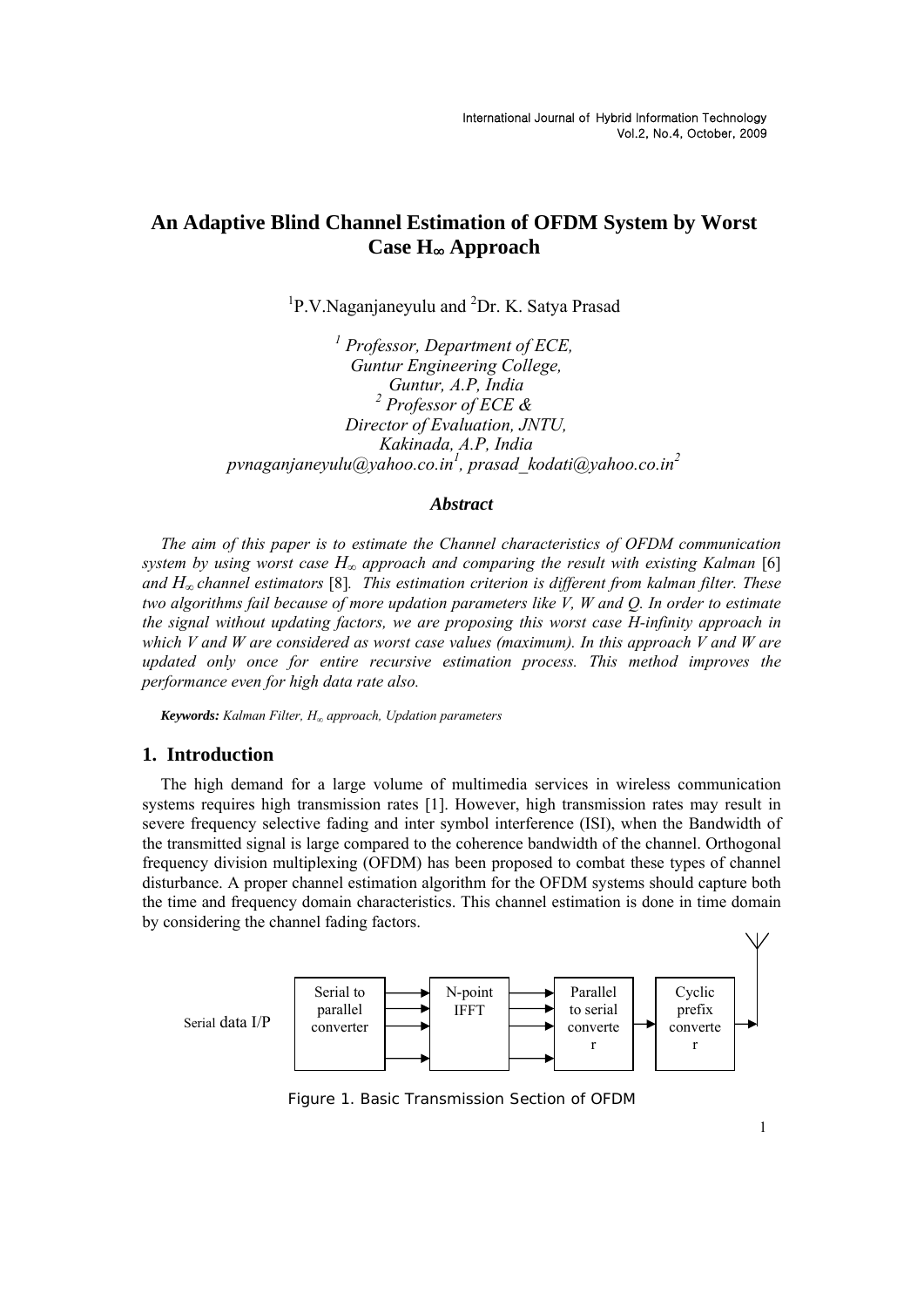International Journal of Hybrid Information Technology Vol.2, No.4, October, 2009



Figure 2. Basic Receiving Section of OFDM

## **2. Overview of OFDM communication system**

OFDM is multicarrier transmission technique, where the spacing between two adjacent carriers is identical to the inverse of the symbol period. To generate OFDM successfully the relationship between all the carriers must be carefully controlled to maintain the orthogonality of the carriers. For this reason, OFDM is generated by firstly choosing the spectrum required based on the input data. Each carrier to be produced is assigned some data to transmit. The required amplitude and phase of the carrier is then calculated based on the modulation scheme (typically differential BPSK, QPSK, or QAM). The required spectrum is then converted back to its time domain signal using an Inverse Fourier Transform. In most applications, an Inverse Fast Fourier Transform (IFFT) is used. The IFFT performs the transformation very efficiently, and provides a simple way of ensuring the carrier signals produced are orthogonal. The Fast Fourier Transform (FFT) transforms a cyclic time domain signal into its equivalent frequency spectrum. Finding the equivalent waveform, generated by a sum of orthogonal sinusoidal components, does this. The amplitude and phase of the sinusoidal components represent the frequency spectrum of the time domain signal. OFDM has several advantages like less inter symbol interference, simplicity of channel equalization, efficient use of spectrum, etc.

## **3. Introduction to channel estimation procedures**

The channel estimation procedure considers a Radio communication system in which training sequences are sent periodically to form data based estimates of the channel. The channel is assumed to be invariant over the time span of the training sequence being sent over the channel. This, in general is undesirable since any such increase would result in more waste of channel bandwidth, which is better utilized for sending data rather than training information. The channel estimation algorithm presented in this section improves on the data based estimate without decreasing channel throughput. Impairments in a wireless channel are unknown and most likely time-variant. Methods that do not depend on precise knowledge of the channel characteristics should be more effective and robust for performing the channel. In the designs of channel estimators in which the estimator gains are optimized using a minimum error variance criterion [6] (the Kalman filtering approach) and a minimum estimation error spectrum criterion [8] (the mod *H∞* filtering approach) are presented. The Kalman approach is a covariance minimization problem while the mod  $H_{\infty}$  approach is a minimization problem where the maximum "energy" of the estimation error of overall disturbances is minimized.

### **3.1 Briefing about kalman filtering**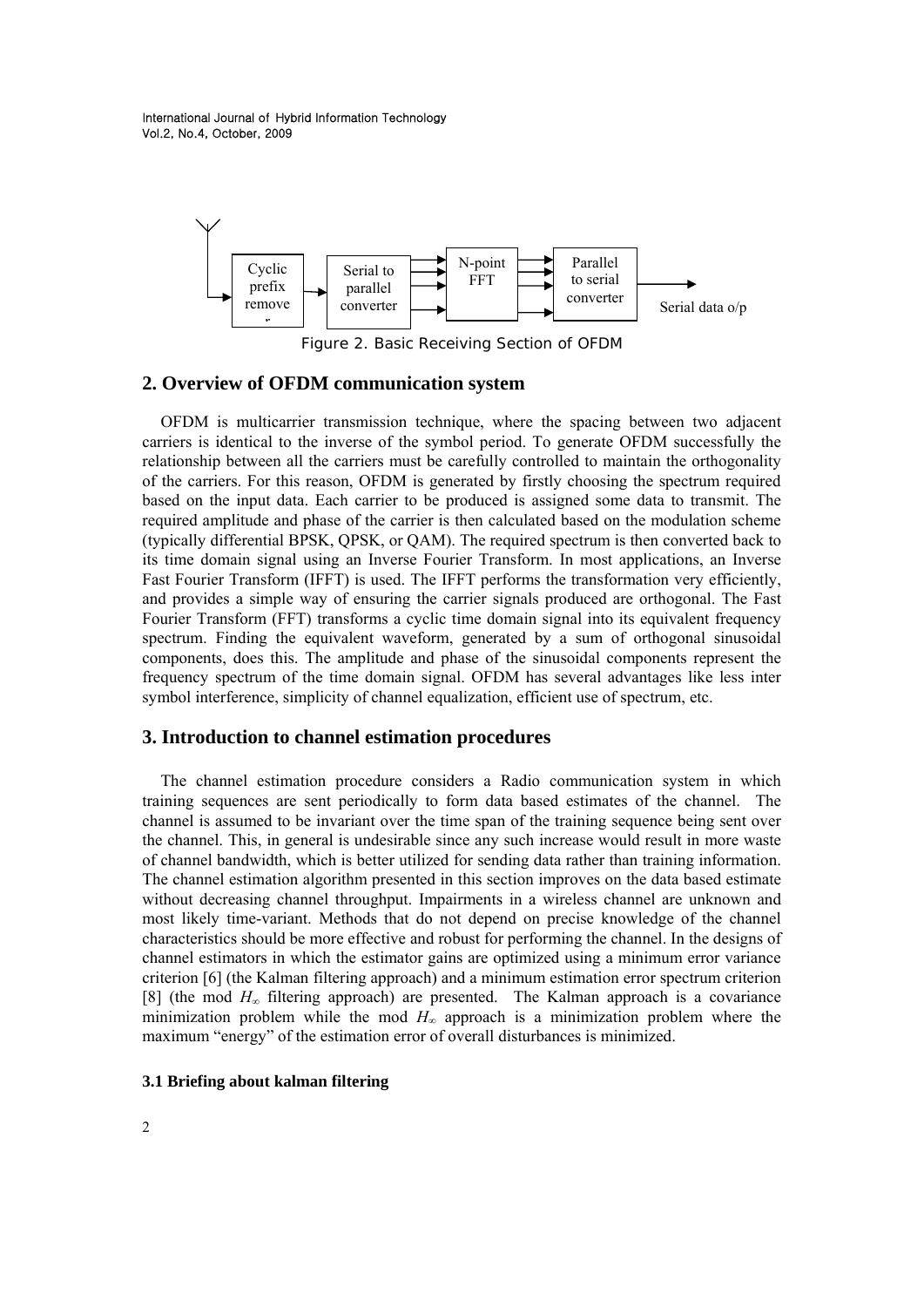#### International Journal of Hybrid Information Technology Vol.2, No.4, October, 2009

The kalman filter is a tool that can estimate the variables of a wide range of processes. In mathematical terms we would say that a kalman filter estimates the states of a linear system. The kalman filter not only works well in practice, but it is the one that minimizes the variance of the estimation error. In order to use a kalman filter to remove noise from a signal, the process that we are measuring must be able to be described by a linear system. Kalman filter is an optimal recursive linear estimator. It processes all available measurements, regardless of their precision, to estimate the current value of the variables of interest with use of knowledge of the system noises, measurement errors and any available information about initial conditions of the variables of interest.

Estimation of a random vector *Y* based on all observations at once, it is often beneficial to estimate *Y* from a subset of the observations and then update the estimator with new observations. This is done recursively with observation random vectors  $X_0$ ,  $X_1$ ,  $X_2$ ... An initial linear estimator for *Y* is based on  $\hat{X}_0$ ; this initial estimator is used in conjunction with  $X_I$  to obtain the optimal linear estimator based on  $\hat{X}_0$  and  $\hat{X}_1$ ; and this procedure is recursively performed to obtain linear estimators for *Y* based on  $X_0$ ,  $X_1$   $\ldots$   $X_j$ , for j= 1, 2... It is used in the recursive estimation of time varying signals

#### **3.2 Briefing about H-Infinity filtering process**

A robust H-infinity channel estimation algorithm is proposed to estimate the channel fading in the time domain. The H-infinity approach differs from the traditional approach such as the Kalman estimation in the following two respects.

- No a prior knowledge of the noise source statistics is required. The only assumption is that the noise has finite energy.
- The estimation criterion is to minimize the worst possible effect in the estimation error (including channel modeling error and additive noise).

#### **3.3 Equations related to the H-infinity and kalman filter**

Let us recall that the Kalman filter estimates the states x of a linear dynamic system [4], defined by the equations

$$
x_{K+1} = Ax_k + Bu_k + w_k \quad \dots (1)
$$
  

$$
y_K = Cx_k + z_k \quad \dots (2)
$$

Where A, B, and C are known matrices; k is the time index; x is the state of the system (unavailable for measurement); u is the known input to the system; y is the measured output; and  $w_k$  and  $z_k$  are noise. The two equations represent what is called a discrete time system, because the time variable k is defined only at discrete values (0, 1, 2…). We cannot measure the state *x* directly; we can only measure *y* directly. In this case we can use a Kalman filter to estimate the state *x*. The state equations of kalman filter given as follows:

$$
K_{k} = AP_{k}C^{T}(CP_{k}C^{T} + S_{z})' \qquad \dots \dots \qquad (3)
$$

$$
\hat{x}_{k+1} = (A\hat{x}_{k} + Bu_{k}) + K_{k}(y_{k+1} C\hat{x}_{k}) \dots (4)
$$

$$
P_{k+1} = AP_{k}A^{T} + S_{w} AP_{k}C^{T}S_{z}^{T}CP_{k}A^{T} \dots (5)
$$

Where  $S_w$  and  $S_z$  are the covariance matrices of w and z, K is the Kalman gain, and P is the variance of the estimation error. The Kalman filter works well, but only under certain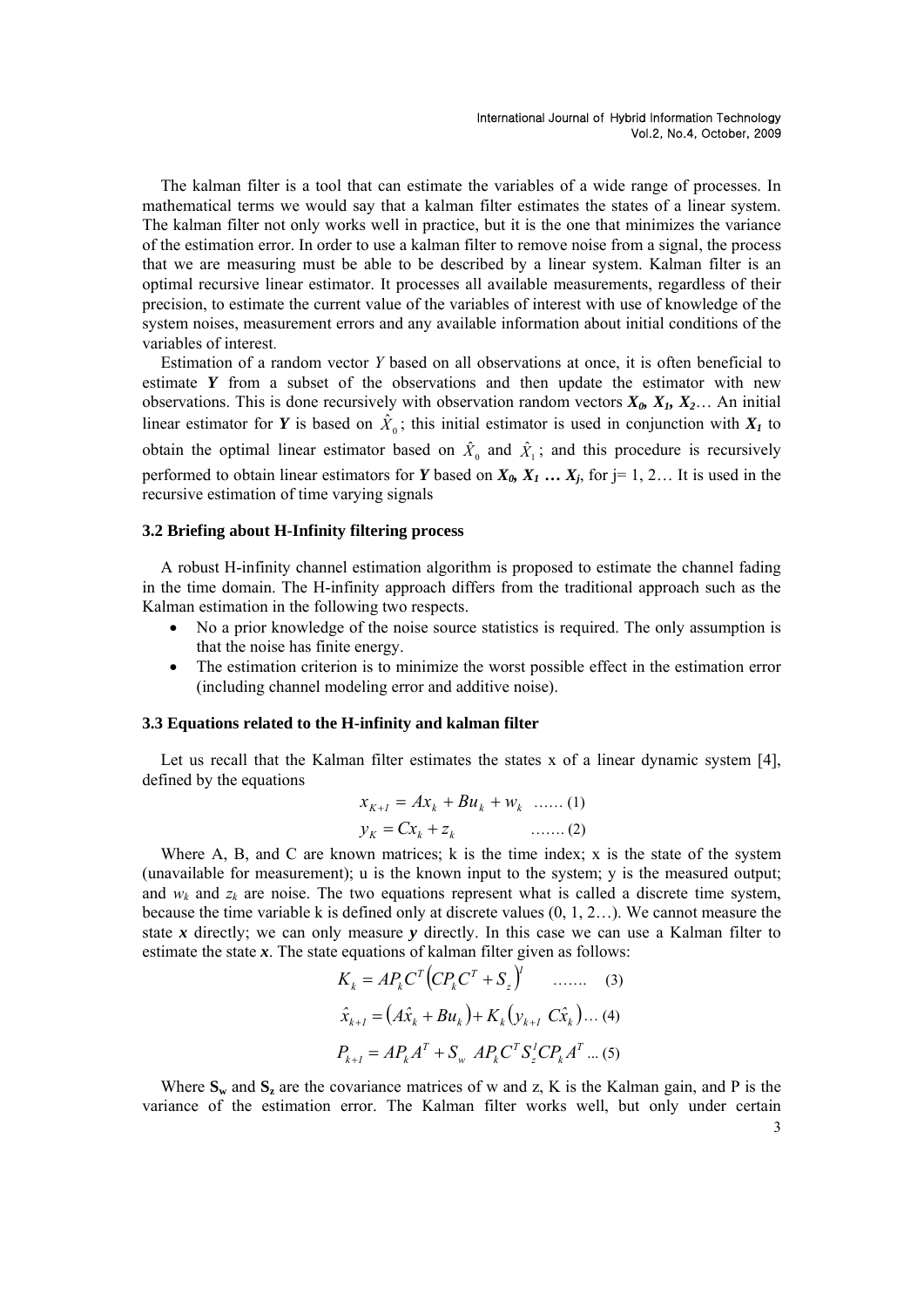#### International Journal of Hybrid Information Technology Vol.2, No.4, October, 2009

conditions. First, the noise processes need to be zero mean. The average value of the process noise,  $w_k$ , must be zero, and the average value of the measurement noise,  $z_k$ , must also be zero. This zero mean property must hold not only across the entire time history of the process, but at each time instant, as well. That is, the expected value of w and z at each time instant must be equal to zero. Second, we need to know the standard deviation of the noise processes. The Kalman filter uses the  $S_w$  and  $S_z$  matrices as design parameters (these are the covariance matrices of the noise processes). That means that if we do not know Sw and Sz, we cannot design an appropriate Kalman filter. The attractiveness of the Kalman filter is that it results in the smallest possible standard deviation of the estimation error.

#### **3.4 Channel estimator (objective function of H-infinity approach)**

The problem formulation of  $H_{\infty}$  approach will start as  $\min_{x} \max_{w,y} J$  where J is some measure of how good our estimator is. We can view the noise terms w and v as adversaries that try to worsen our estimate. Think of w and v as manifestations of Murphy's Law: they will be the worst possible values. So, given the worst possible values of w and v, we want to find a state estimate that will minimize the worst possible effect that w and v have on our estimation error. This is the problem that the H infinity filter tries to solve. For this reason, the H infinity filter is sometimes called the minimax filter; that is, it tries to minimize the maximum estimation error. We will define the function J as follows:

$$
J = \frac{ave||x_k \hat{x}_k||_Q}{ave||w_k||_w + ave||v_k||_v}
$$
 ...... (6)

Where the averages are taken over all time samples k. In other words, we want to find that minimizes *J*, so we want to find that is as close to x as possible. But nature tries to maximize *J*, so we want to find noise sequences **W** and **V** that cause our estimate to be far from the true state x. The previous equation is the statement of the H infinity filtering problem. Our task is to find a state estimate that makes *J* small even while noise terms that make *J* large. The **Q**, **W**, and **V** matrices that are used in the weighted norms in *J* are chosen by designer, to obtain desired trade-offs. For example, if we know that the **W** noise will be smaller than the **V** noise, we should make the **W** matrix smaller than the **V** matrix.

#### **3.5 Worst case channel estimator (objective function of H-infinity approach)**

The cost function generally defined for  $H_{\infty}$  is given as (6). In this so many tuning parameters are observed like **Q**, **W** and **V**. For every time, we need to update these tuning parameters which is complicated for high data transmission. So, the denominator of  $H_{\infty}$  cost function is approximated with worst case values of **V** and **W**. These are considered as  $V^1$  and  $W^1$  instead of average values. Then the worst case cost function becomes

$$
J_{Opt} = \frac{ave \|x_k - \hat{x}_k\|_Q}{\|w'\|_W + \|v'\|_v} \quad .... (7)
$$

This process repeats like 3.4 for k number of samples. Always equation (7) gives better performance than (6) because we are considering worst case values initially without updation every time. At any time, for any sample  $J_{opt} < J$ . With this worst case designing better optimum estimation is obtained.

## **4. Design approach**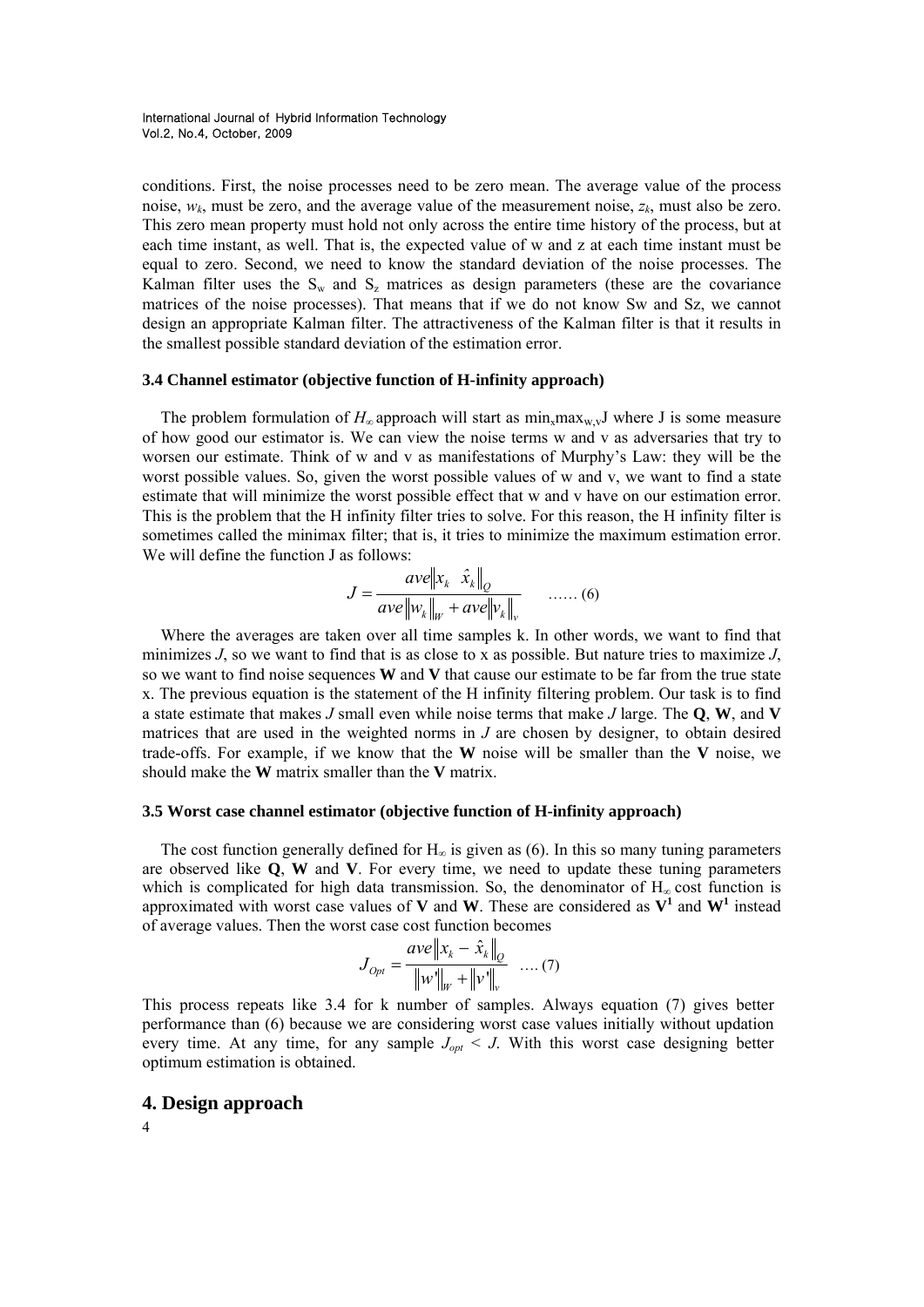The design flow for implementing ODFM and estimation of OFDM was realized on MATLAB environment starting with random input data as input. High data rate signals should be passed through OFDM system analyze this data rate compatibility for different channel estimation algorithms mainly concentrate towards worst case H∞, how best estimate the characteristic of channel and the performance is compared with existing Kalman filter and  $H_{\infty}$ filter. So with this proposed worst case H-infinity approach better result will be obtained, so, enhanced H-infinity approach cost function *J* is varied according to given data rate.

The simulation shown is evaluated with variation in channel noise strength and varying the fading strength in the channel. The system is evaluated keeping the SNR low and high with the increase in fading strength and decreasing in the fading strength. In this result analysis is evaluated for 2 cases by using Effect of Input SNR, Effect of BER.



Figure 3. SNR v/s BER Plot



Figure 4. % error v/s samples

| Table 1.            |                  |                            |                                    |  | Table 2.                |                        |                                |                                             |
|---------------------|------------------|----------------------------|------------------------------------|--|-------------------------|------------------------|--------------------------------|---------------------------------------------|
| <b>SNR</b><br>Value | BER of<br>kalman | BER of<br>$\rm H_{\infty}$ | BER of<br>extended<br>$H_{\infty}$ |  | Number<br>of<br>samples | $%$ error of<br>kalman | $%$ error of<br>h-<br>infinity | <i>Y</i> error of<br>extended<br>h-infinity |
| At 6 db             | 1 $0^{-2.5}$     | 1∩∹                        | $0^{-3.5}$                         |  | At 2                    | 8.5                    | 8.1                            |                                             |
| At 10 db            | $10^{-5}$        | $10^{-6.5}$                | $10^{-8}$                          |  | At $8$                  | 8.25                   | 7.4                            |                                             |
| At 12 db            | $10^{-7}$        | ל־1∩                       | $10^{-11}$                         |  | At 14                   | 3.2                    | 2.9                            | 2.7                                         |

## **5. Conclusion**

In the result analysis 2 cases are studied, in each case simulation results gives analysis between % error vs. No. of samples and BER vs. SNR. All the cases are analyzed by effect of input SNR and channel noise characteristics. From the simulation results we can conclude that

- 1. With an increase in input SNR, the mean-square-error performance of worst case *H∞*, *H<sup>∞</sup>* and Kalman estimation algorithms improves.
- 2. The worst case  $H_\infty$  estimation algorithm outperforms the Kalman and  $H_\infty$  estimation algorithms over all the SNR range is considered.

## **References**

[1] L. J. Camino Jr., "Analysis and simulation of a digital mobile channel using orthogonal frequency division multiplexing," IEEE Trans. Commun., vol. COM-33, pp. 665–675, July 1985.